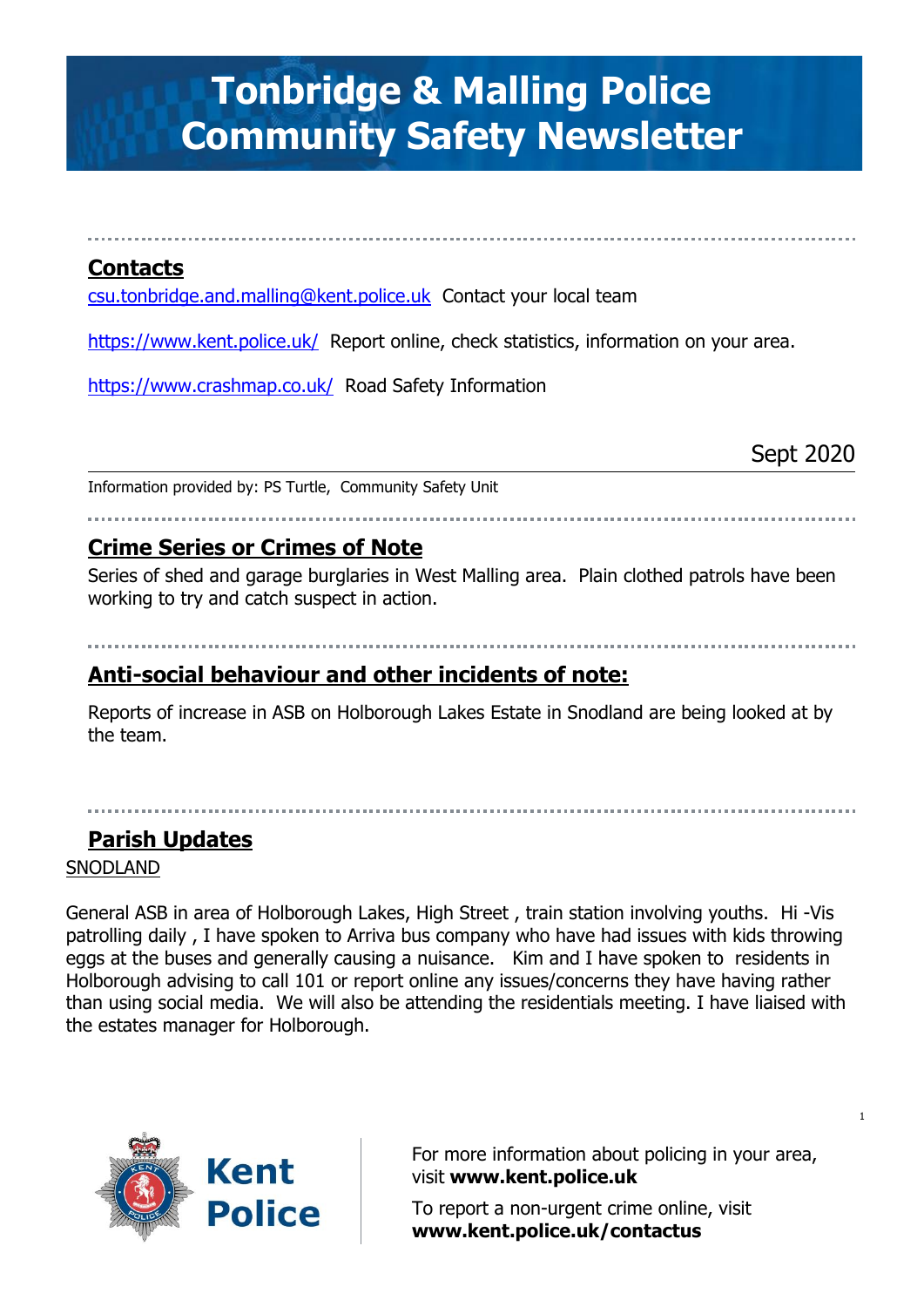# **Tonbridge & Malling Police Community Safety Newsletter**

Hi-vis patrolling with PC Ballard in High Street , engaging with residents. Spoken to one young male , who we witnessed banging on a door in area, he was spoken to as well as his parents and school being informed of recent problems.

High visibility patrolling around schools, providing reassurance over recent reports of attempt accostings.

### Burham

Regular patrols in the area. Bushy wood/southern water site regularly patrolled. Reports rising of flytipping in the area which have all been reported to TMBC.

### Wouldham/Peters Village

Regular patrols in the area. Spoken regularly with land owners regarding poaching, this information has been shared to Rural policing team.

### West Malling

High value thefts from Tesco metro West Malling between 1900-2130. Foot patrol through the store and speaking with staff when workload has allowed.

### **Leybourne**

Nuisance motorbikes on two occasions through the trim trail on Leybourne Chase development. Foot patrol through the trim trail and high visibility patrol around the access points, nuisance vehicle poster put up at one of the access points.

### Borough Green / Long Mill Ward

Drinks stolen from a pub in Borough Green, an aggravated burglary in Borough Green, a number of assaults, domestic related, a couple of criminal damage reports. One shed break with a bike stolen and a Range Rover stolen from the High Street.

### Wrotham

A warrant was executed in Wrotham in respect of a suspected cannabis grow. A small amount of cannabis was found. A motor hame has been stolen. Two high value GPS devices stolen from 2 tractors. (This has been happening across the South East.)

### Kings Hill



For more information about policing in your area, visit **[www.kent.police.uk](http://www.kent.police.uk/)**

To report a non-urgent crime online, visit **www.kent.police.uk/contactus**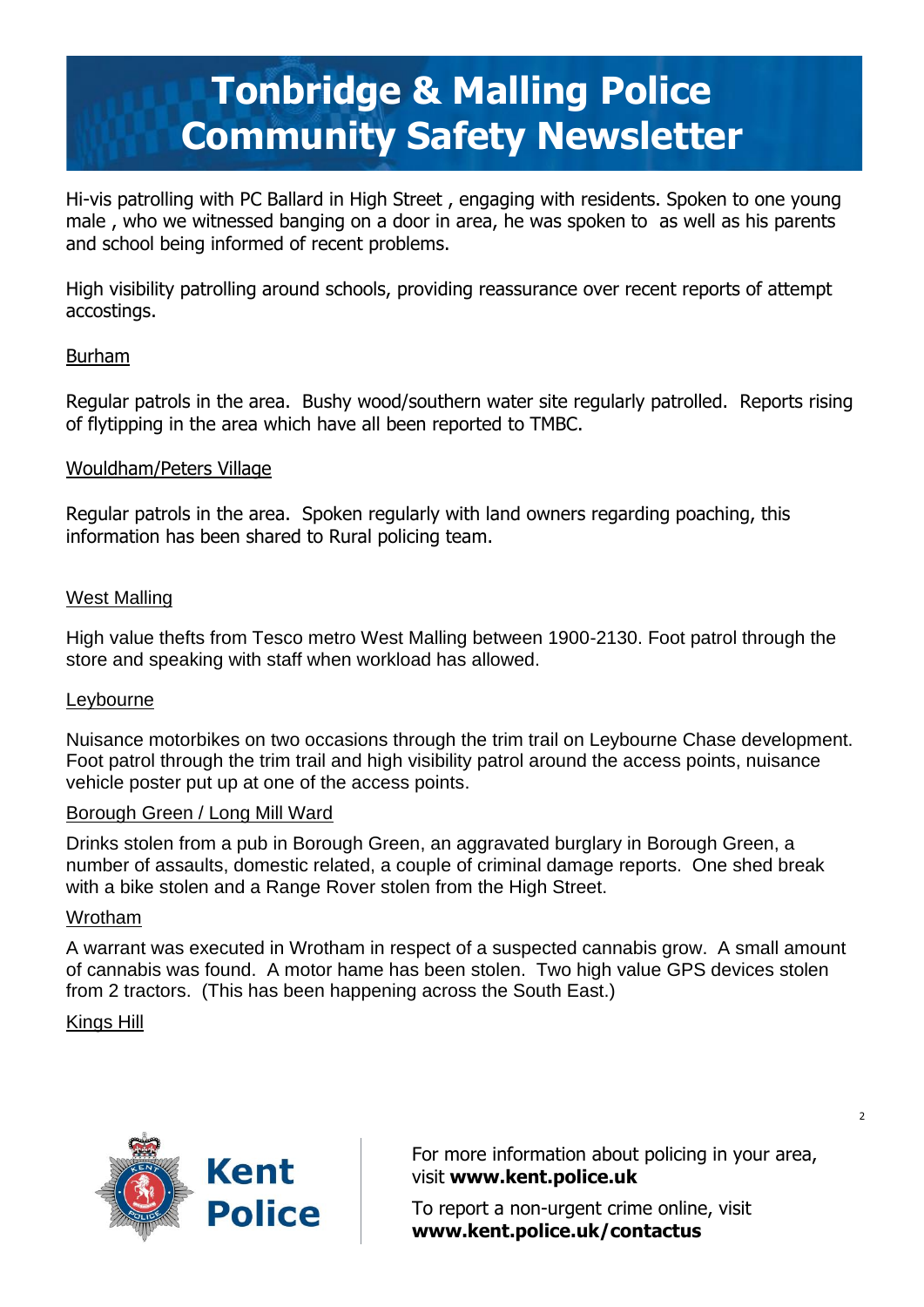# **Tonbridge & Malling Police Community Safety Newsletter**

Pedal cycle stolen, lanterns damaged outside of house, Range Rover stolen without keys.

## **Wateringbury**

Items stolen from garden, attempt break to a lock up.

## Larkfield

There have been no further reports of ASB this month outside New Hythe Stores, New Hythe Lane following recent House Visits to youths previously involved in causing a nuisance. There have also been increased patrols in the area and at the Recreation Ground and no further issues have been reported.

Following a recent report of Indecent Exposure at Leybourne Lakes whereby a male was arrested by CSU for this offence, PCSO has increased Foot Patrol in the area to provide reassurance and a visible presence.

## **Ditton**

Had reports of nuisance vehicles in Ditton Community Centre. Have managed to identify bike and speak to owner and issued them with trespasser letter and warning. Actively moving vehicles on from the community centre also to prevent ASB.

### Kings Hill

Reports of groups of youths around Gibson Drive play area/tennis courts and Liberty Square. Have been engaging with youths and actively trying to stop this ongoing problem and working with the parish council with talks of a potential Skate Park. Regular patrolling of Crispin Way for nuisance vehicles causing ASB and actively moving these vehicles on. Regular patrolling of Kings Hill Sports Park to stop camps being created where youths have been gathering. Have managed to pull down 2 camps to prevent ASB.

### Offham

Reports of a camp being created behind the park and use of nitrous oxide cannisters. Regular patrols of this have ensured that this has no longer been used as a hangout area for youths.



For more information about policing in your area, visit **[www.kent.police.uk](http://www.kent.police.uk/)**

To report a non-urgent crime online, visit **www.kent.police.uk/contactus**